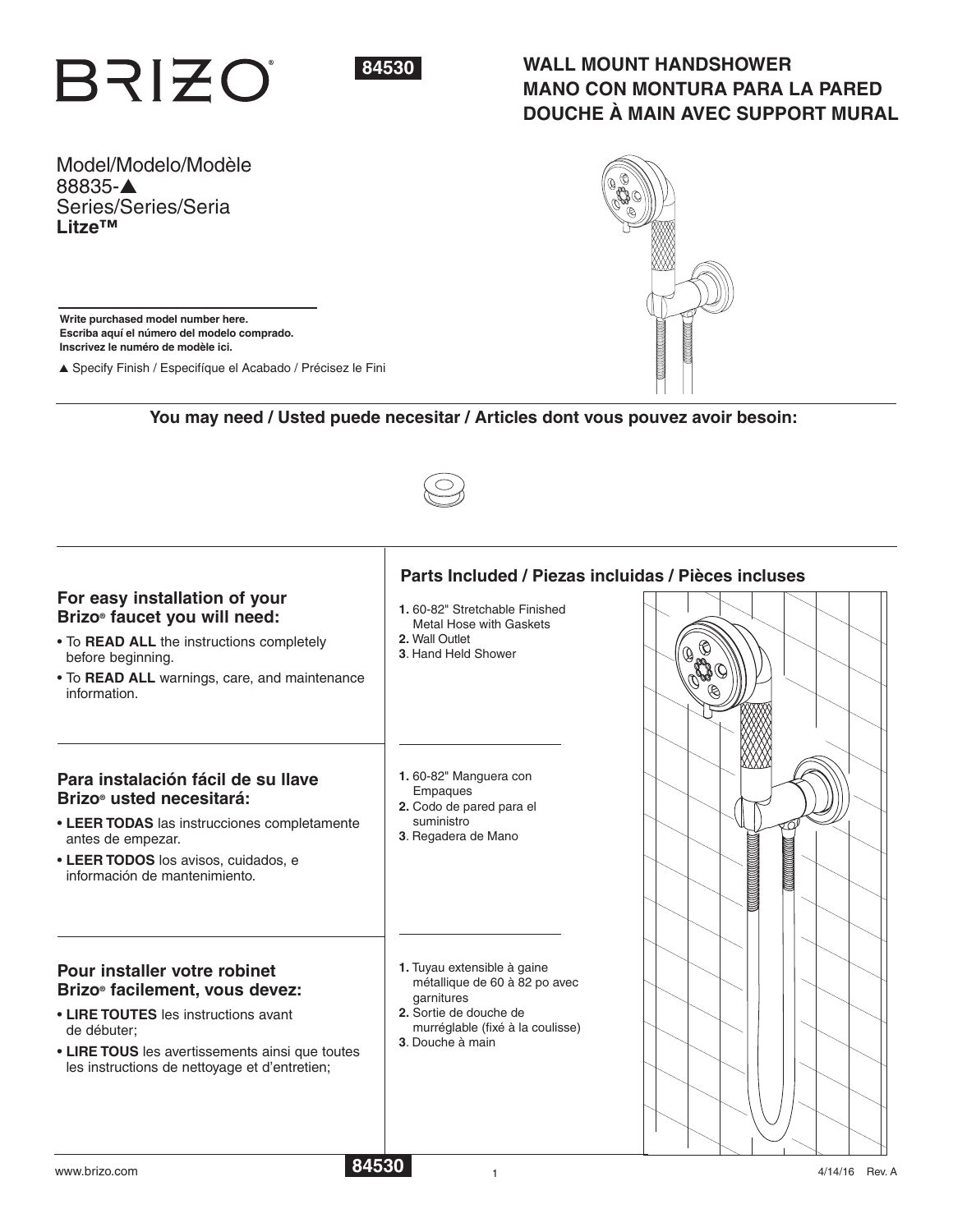



## **Backflow Protection System**

Your Brizo<sup>®</sup> hand shower incorporates a backflow protection system that has been tested to be in compliance with ASME A112.18.3 and ASME A112.18.1 / CSA B125.1. It incorporates two certified check valves in series, which operate independently and are integral, nonserviceable parts of the wand assembly.

## **Sistema de protección contra el contraflujo**

Ducha de mano Brizo® tiene un sistema de protección contra el contraflujo, incorporado, que ha sido probado para cumplir con los requisitos de ASME A112.18.3 y ASME A112.18.1 / CSA B125.1. Este incorpora en la pieza de mano dos válvulas de retención o checadoras certificadas en una serie, las cuales operan independientemente y son piezas integrantes que no requieren servicio.

## **Dispositif anti-siphonnnage**

Douche à main Brizo® comporte un dispositif anti-siphonnage qui a été éprouvé et qui est conforme aux normes ASME A112.18.3 et ASME A112.18.1 / CSA B125.1. Ce dispositif se compose de deux clapets indépendants homologués, montés en série dans le tube rigide, qui sont non réparables.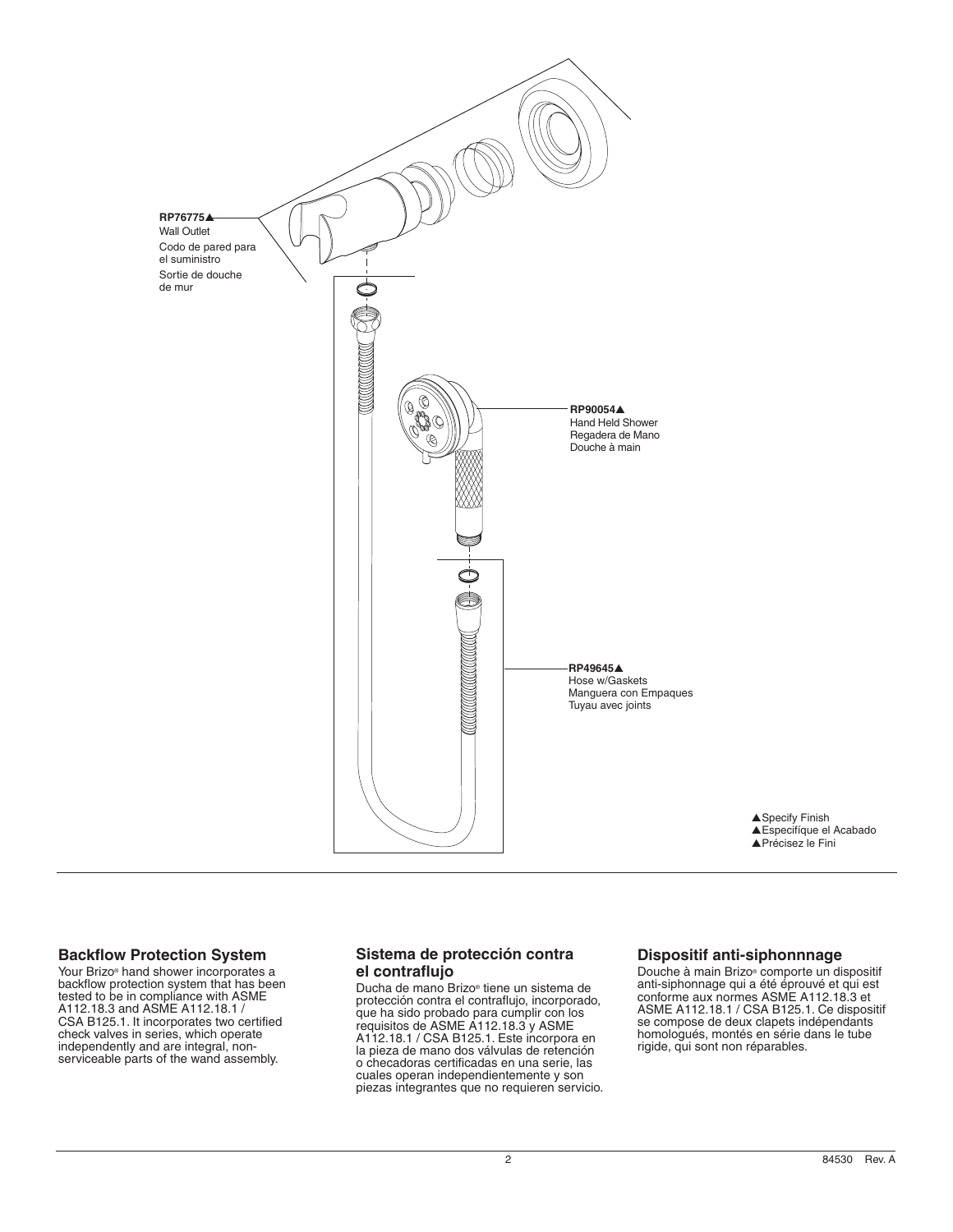

**2**

**1**



**Connect hose.** Connect the hex end of the hose assembly (1) to the water supply (6) making sure the gasket (2) is in place. Use care to not damage the finish on the nut. Connect the conical end of the hose assembly (3) to the handshower making sure the gasket (4) is in place. Hand tighten only. Place handshower into wall mount bracket (5).

**4**

**6**

**3**

**Conecte la manguera.** Conecte el extremo hexagonal del ensamble de la manguera (1) al suministro de agua (ya sea el codo en la pared o el brazo de la regadera) asegurándose que el empaque (2) esté en su lugar.Tenga cuidado de no dañar el acabado de la tuerca. Conecte el extremo cónico del ensamble de la manguera (3) a la pieza de la regadera manual asegurándose que la junta (4) esté en su lugar. Apriete a mano solamente. Coloque la regadera manual en su soporte en la pared (5). **Nota: La parte del soporte o apoyo (6) se puede mover para ajustar el ángulo del rociador de la regadera** 

Le diamètre minimal du trou est de 1 po (25 mm). Le diamètre maximal est de 1 1/2 po (38 mm). Appliquez du ruban d'étanchéité en PTFE sur les extrémités filetées du manchon fileté de 1/2 po (13 mm) (non fourni). Vissez ensuite le manchon dans le coude du tuyau vertical de la douche. Placez la base fournie (1) et le ressort (2) derrière le support mural (3).Vissez le support mural (3) d'alimentation sur le manchon fileté en prenant soin d'orienter l'ouverture du coude vers le bas en faisant le dernier tour. **ATTENTION : Pour éviter d'abîmer le support mural d'alimentation pendant l'installation, enveloppez-le avec un chiffon ou enrobez-le de ruban adhésif et serrez-le uniquement une clé à mors lisses.** PRENEZ GARDE DE TROP SERRER LES RACCORDS. Passez à l'étape 2.

Minimum diameter for hole is 1" (25 mm) with a maximum of 1 1/2" (38 mm). Apply plumber's tape to threaded ends of 1/2" (13 mm) pipe nipple (not supplied), and thread into shower riser elbow. Place the supplied base (1) and spring (2) behind the wall mount assembly (3). Screw the<br>wall mount assembly (3) onto the nipple making sure that the wall mount<br>assembly is in a vertical position when finished. **CAUTION: To avoid** 

**1**

Min. 3/16" Max. 7/16"

**2**

damage to the wall mount assembly or hose finish during<br>installation, wrap with a cloth or tape and use only a smooth-jawed<br>wrench if needed. DO NOT OVER TIGHTEN CONNECTIONS.

El diámetro mínimo del agujero es de 1" (25 mm) con un máximo de 1 1/2" (38 mm).Aplique cinta de plomero en los extremos roscados de 1/2" (13 mm) de la tubería (no suministrada), y el roscado en el codo de la tubería vertical de la regadera. Coloque la base incluida (1) y el resorte (2) por detrás ensamble para inslatación en la pared (3). Atornille el ensamble para inslatación en la pared (3) de la tubería de suministro en la entrerrosca asegurándose de que la salida del codo de suministro está en dirección hacia abajo cuando termine. **AVISO: Para prevenir daño al ensamble para instalación en la pared o al acabado de la manguera, envuélvalos con un paño o una cinta y utilice sólo una llave de herramientas de boca suave, si es necesario.** NO APRIETE LAS CONEXIONES DEMASIADO. Continúe con el paso 2.

Proceed to step 2.

**3**

Raccordez le tuyau souple. Raccordez le raccord hexagonal du tuyau souple (1) au coude mural ou au bras de douche après vous être assuré que le joint (2) est en place. Prenez garde d'endommager le fini de l'écrou. Raccordez l'extrémité conique du tuyau souple (3) à la douche à main après vous être assuré que le joint (4) est en place. Serrez le raccord à la main seulement. Placez la douche à main dans le support mural (5). **Note : Vous pouvez tourner le logement (6) pour régler l'angle du jet de la douche.**